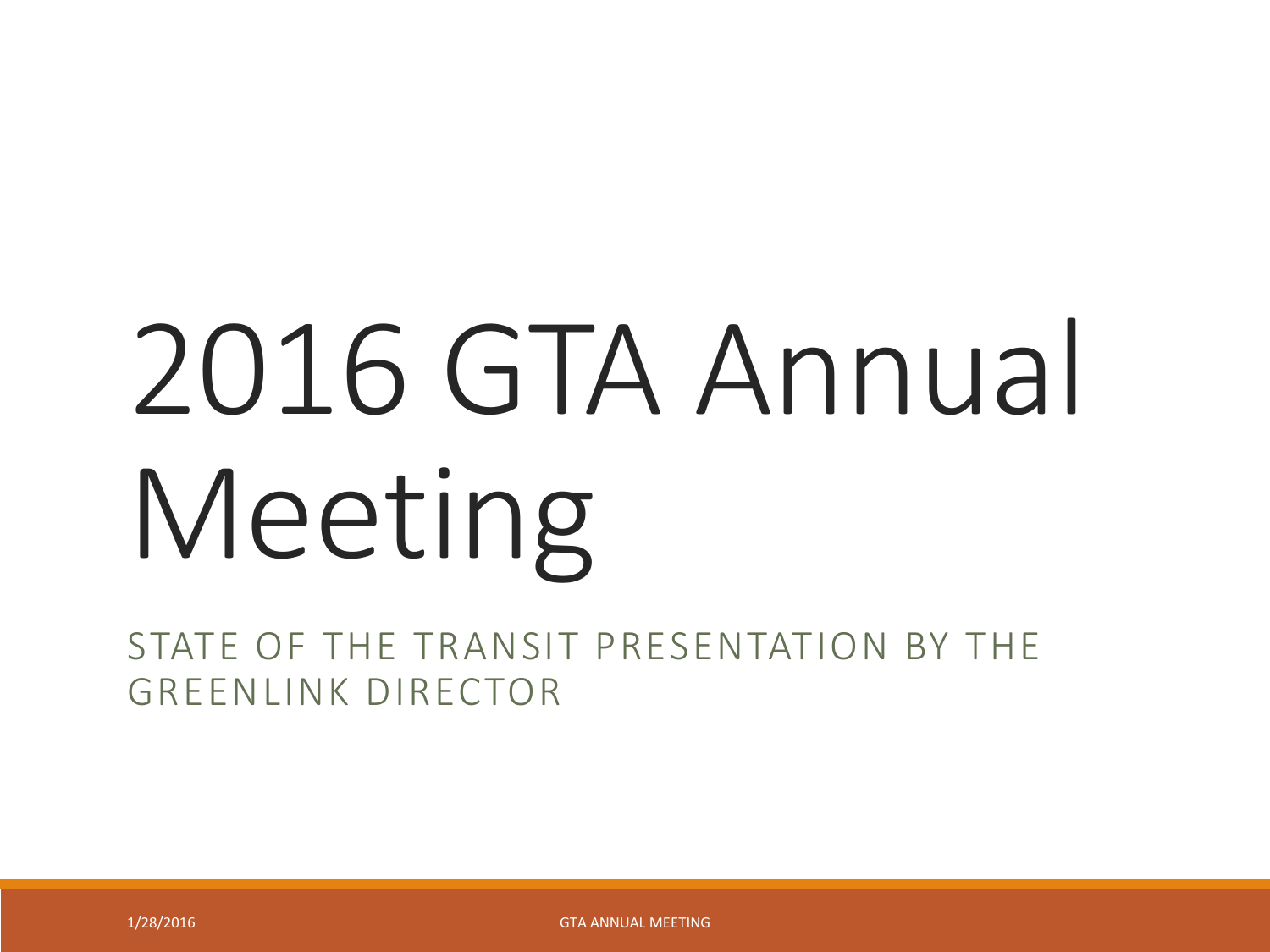#### Ridership/Revenue: 5 Year Comparison

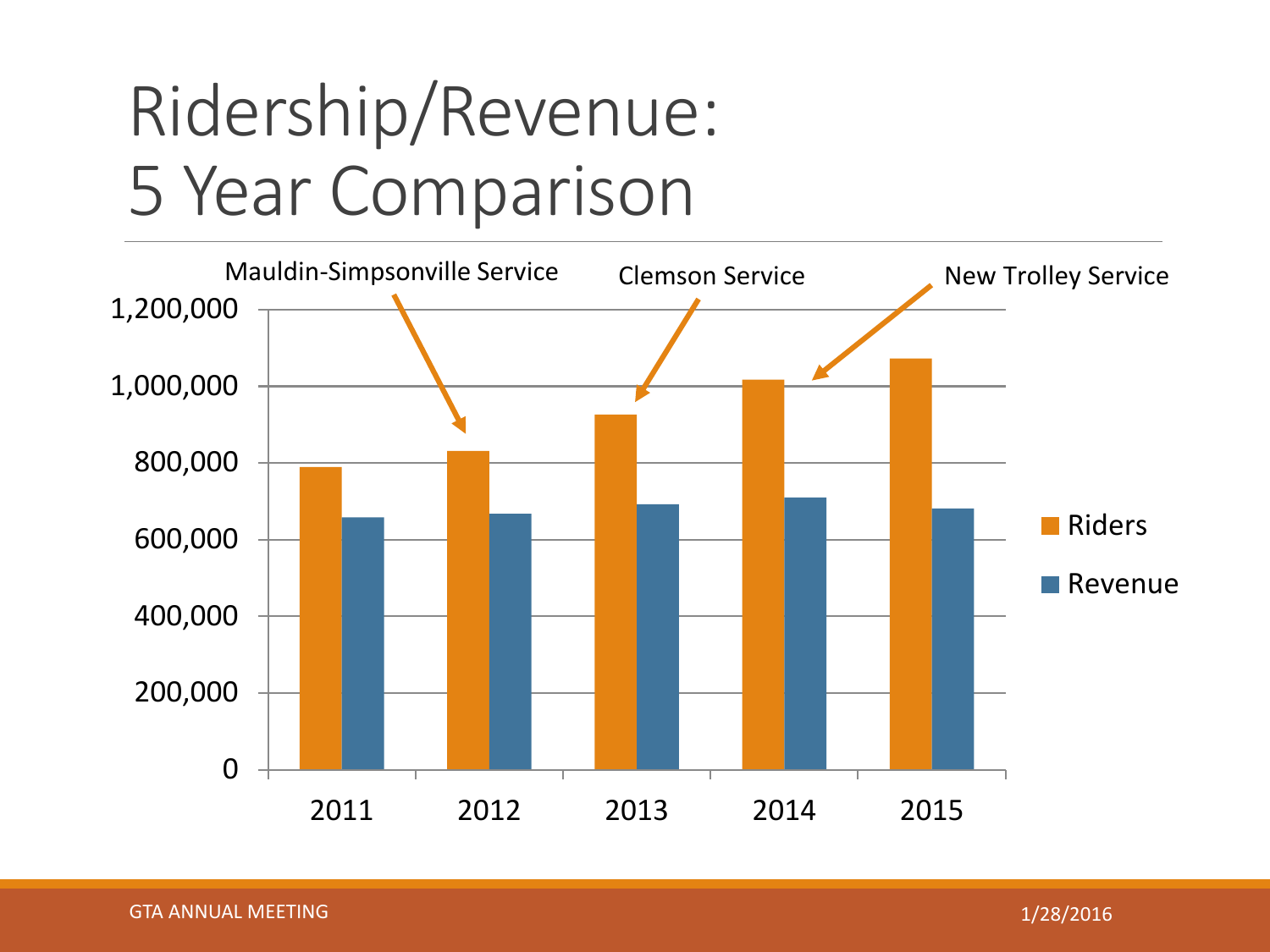#### Operating Expenses: 2 Year Comparison

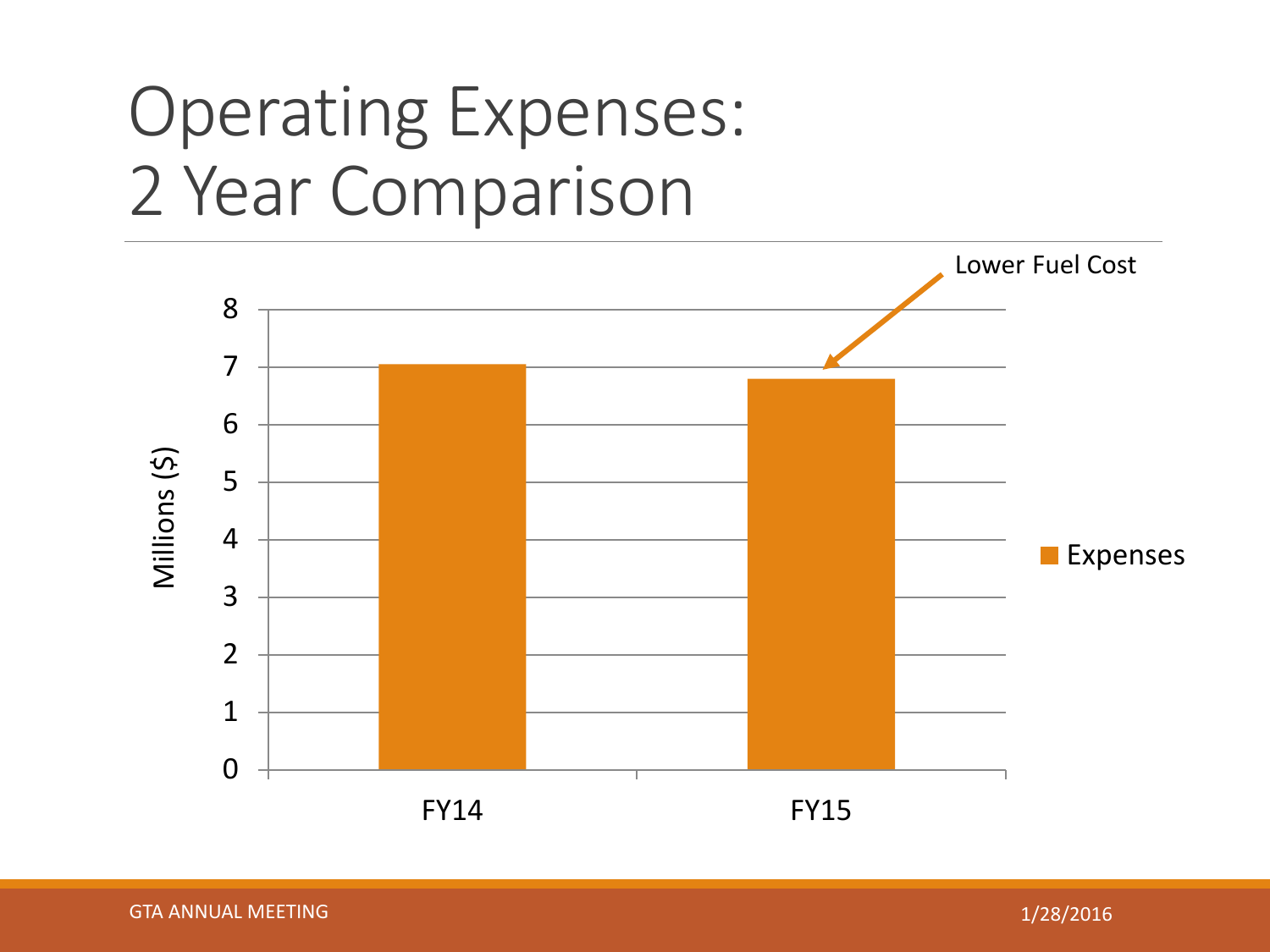#### Fares

- While ridership increased from 2014 to 2015, fare revenue dropped by 4%
- No fares are collected on trolley and less than 5% of Clemson riders pay fare so although ridership is up this explains revenue decrease as fares are generated by fixed route.
- The Need and Plan for a Comprehensive Operations Analysis will look at route structure, stops, boardings, alightings, transfers, and public input will help us determine productive routes, declining segments, and suggested changes.
- A review of fare structure including offering more payment options for preboarding payment will be evaluated.
- **Possible adjustment of revenue for faculty and administration on Clemson** buses by university may assist fare box recovery on Commuter and Connector service.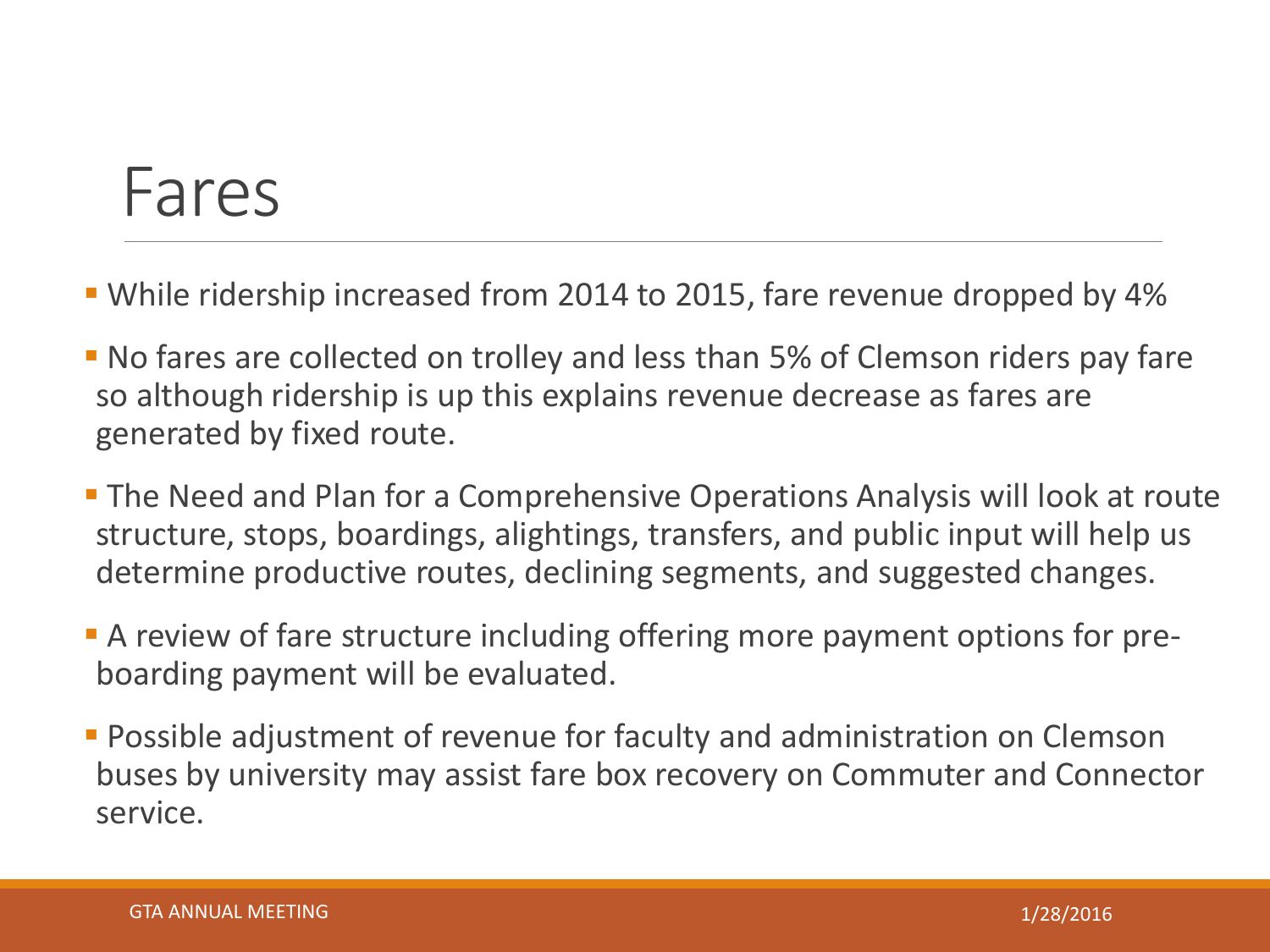## 2015:

1. City transitioned Maintenance from Public Works to Greenlink.

2. Hired new Fleet Manager, new GM and new Marketing Specialist to end year while a new Finance and Budget Manager started year and Transit Planner started in Spring of 15.

3. All out effort in TIGER VII application for trunk-line remade service with electric buses and hope abounds for next round TIGER VIII.

4. Year Three of Clemson Commuter and Year Two of Greenlink Trolley.

5. New web page, new trolley tracker, record advertising revenue, triple bike racks, Google Transit, and Upstate Transit Coalition had a good year.

6. Trolley Park and Ride developed as partnership at 106 Augusta for West End lot.

7. The Federal Triennial Review was a learning experience for our new staff still finalizing a few issues on procurement and facility preventative maintenance, drug and alcohol policy. High marks in financial and maintenance.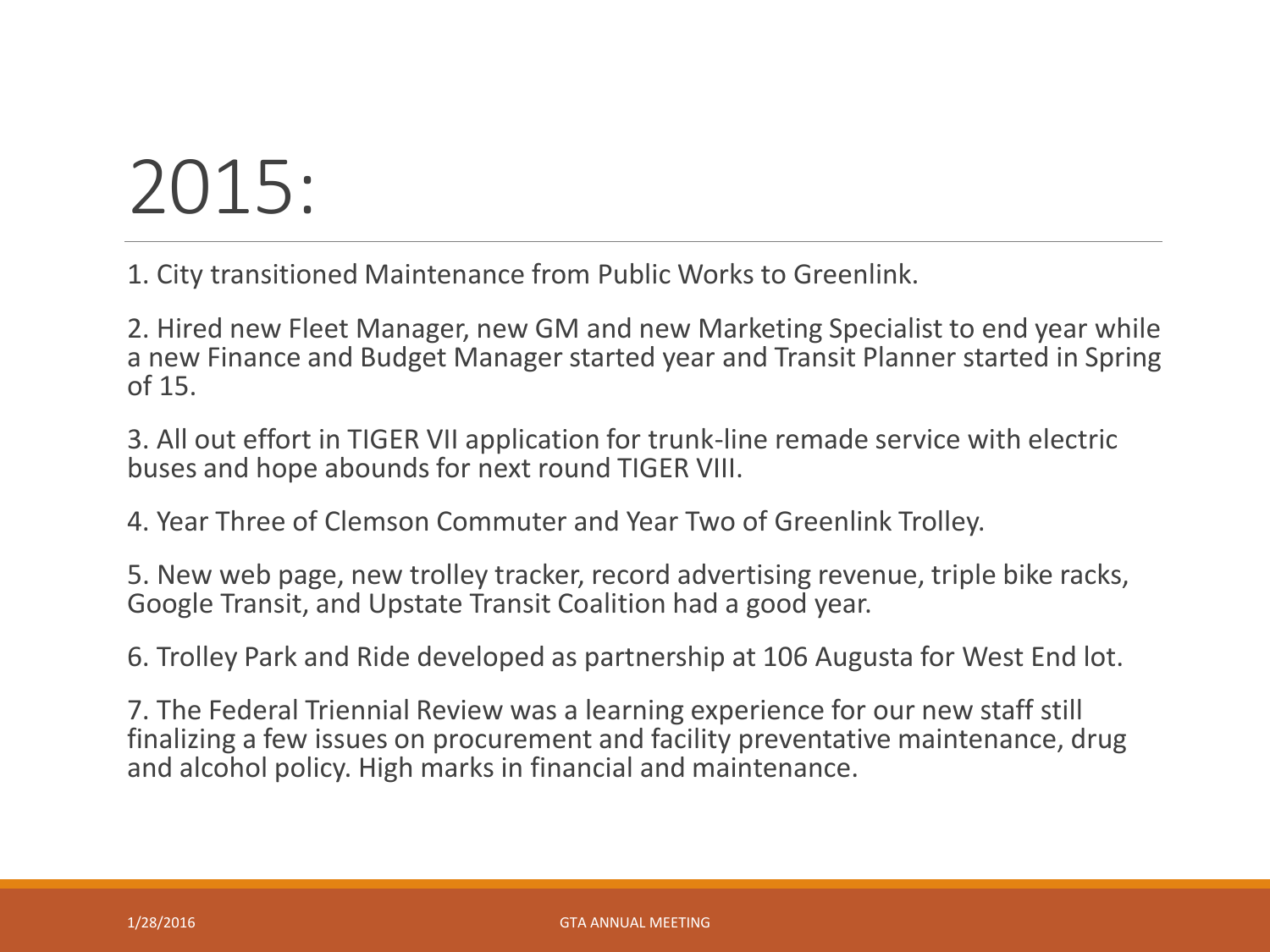# 2016: Five Core Objectives

1. Develop a Comprehensive Operations Analysis for review and planning of the Greenlink system including fixed-route, trolley, fares, and commuter/shuttle services.

2. Continued emphasis on relocation of maintenance to a new location.

3. Bus replacement, now that funds are identified, develop specifications and RFP/procurement to replace 14 year old coaches.

4. Trolley program enhancement with additional trolley(s) and assessment of service where we are going with it.

5. Fully staffed in operations, more and improved training and reworking of driver schedules to reduce overtime and improve efficiency.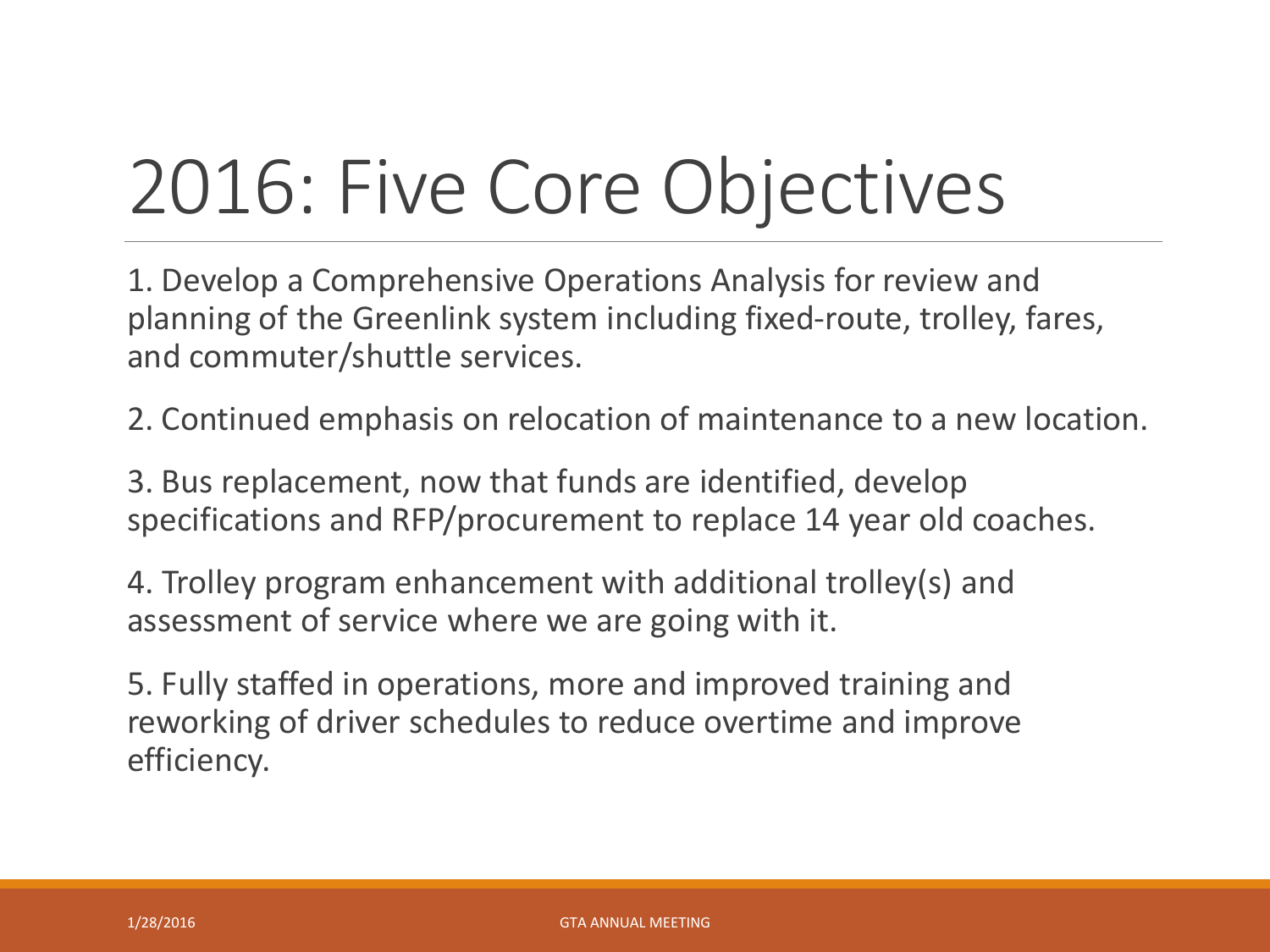# FAST Opportunities

- New federal authorization allows
- 1. TIGER VIII application
- 2. 5339 A & B with some discretionary funds
- 3. Enhancing of Mauldin-Simpsonville Eligible 5307 funds
- 4. Additional 5307 through apportionment
- 5. Improved state funding opportunities
- 6. Continued Public-Private Partnerships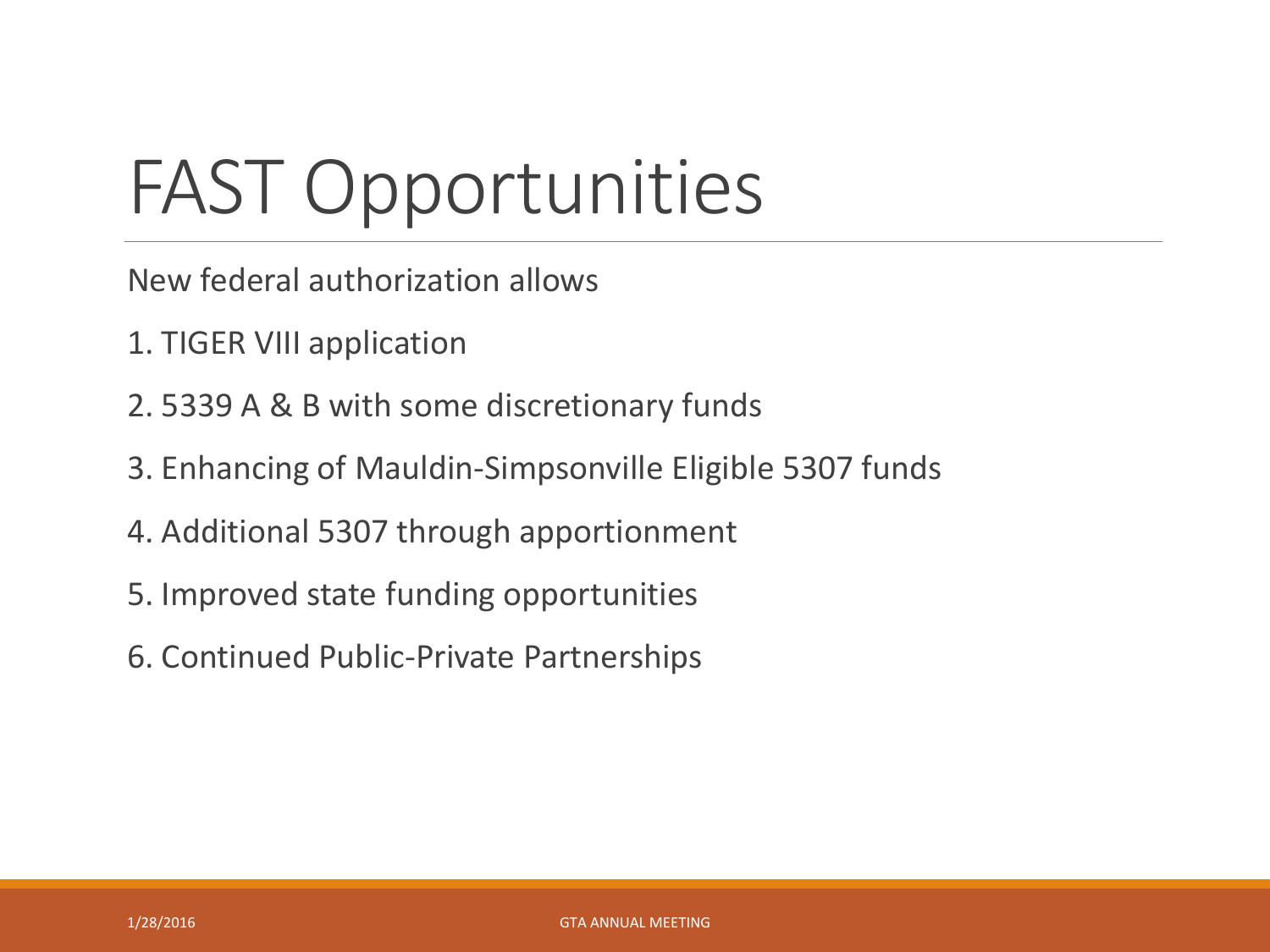## Still on Horizon

- 1. Extended Hours
- 2. Sunday Service and Holidays
- 3. Peak Hour Service
- 4. Expansion to Fountain Inn, Travelers Rest and Greer
- 5. Fill in gaps to jobs and retail on Pelham Rd. and Woodruff

6. Completion of COA leads to updated Transit Development Plan which outlines all above and coordination with Long Range Plan of GPATS.

7. Look at redevelopment of the Washington Street Tower of our facility for leasing, access.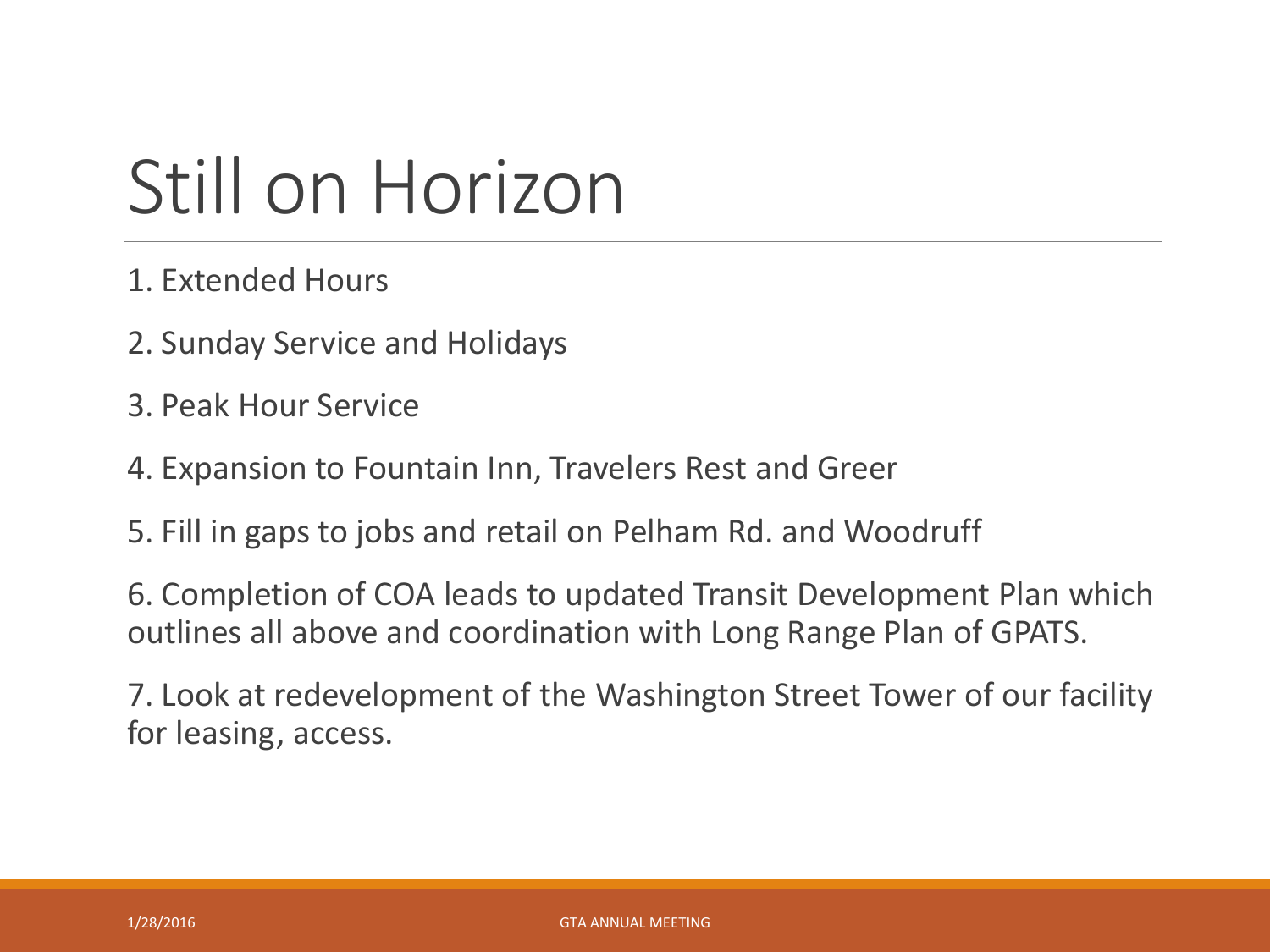## Transit is more than buses

Working with connections with our Bike partners both bike share, bike rental, bike racks.

Pedestrian connections, better and more sidewalks, accessibility, crosswalks, signaling, shifting priorities.

Economic development and getting people to JOBS.

Medical, retail, education, recreation all reasons why people use public transportation.

Seniors, disabled, international workers, tourism all fit within transit demographics.

One-car households, zero-car households, zero-license individual, millennials.